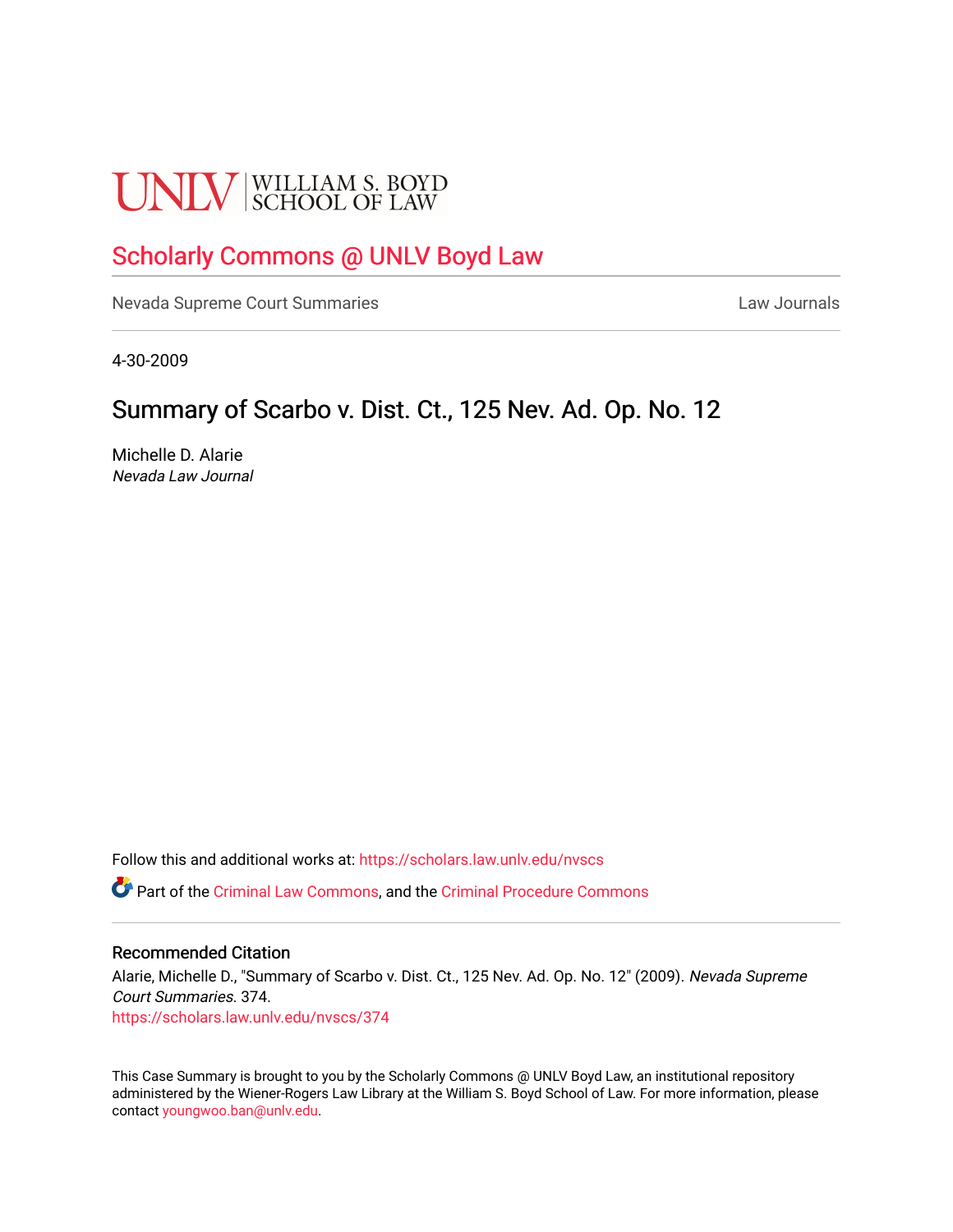#### *Scarbo v. Dist. Ct.***, 125 Nev. Ad. Op. No. 12 (April 30 2009)[1](#page-1-0)**

#### **CRIMINAL LAW- RIGHT TO COMPETENCY REPORTS**

#### **Summary**

 Consolidated writs for mandamus challenging the district court's denial of petitioners' request for full and complete copies of competency examination reports prior to competency hearing.

#### **Disposition/Outcome**

 Petitions granted holding defendants are entitled to full and complete copies of their competency reports prior to their competency hearings in order to provide defendant their fundamental due process rights.

#### **Factual and Procedural History**

 In January 2008, the State filed felony criminal charges against petitioners Christopher John Scarbo and Scott David Roebke. At trial, defense counsel expressed doubts that their clients were competent to stand trial. The district court suspended proceedings and invoked the state's competency procedure by appointing three psychologists to evaluate the defendants and prepare reports regarding their competency. These evaluations and reports were used at the competency hearings. Defense counsel requested full and complete copies of the competency reports to use at the hearing but the district court denied these requests and instead provided defense counsel with summary versions of the reports. At the competency hearing, the district court found the defendants competent to stand trial. Subsequently, defense counsel renewed their request for full and complete copies of the reports. These requests were once again denied. Defense counsel then moved to stay the proceedings in order to challenge the district court's refusal. These motions were also denied. Next, defense counsels filed these petitions for writ of mandamus and moved to stay the proceedings in the district court pending resolution of this issue. On February 27, 2008, the Court entered temporary stays.

#### **Discussion**

#### Standard for writ of mandamus

 Writs of mandamus are used to "compel the performance of an act which the law requires as a duty resulting from an office or where discretion has been manifestly abused or exercised arbitrarily or capriciously."<sup>[2](#page-1-1)</sup> Whether the court will entertain a petition for mandamus requires that there be no "plain, speedy and adequate remedy.  $\ldots$  in the ordinary course of the law."<sup>[3](#page-1-2)</sup> The decision to entertain a mandamus petition is ultimately at the discretion of the court.<sup>[4](#page-1-3)</sup> The Court

<u>.</u>

<span id="page-1-0"></span><sup>&</sup>lt;sup>1</sup> By Michelle D. Alarie

<span id="page-1-1"></span><sup>&</sup>lt;sup>2</sup> Redeker v. Dist. Ct., 127 P.3d 520, 522, 122 Nev. 164, 167 (2006); *see* NEV. REV. STAT. § 34.160 (2007).<br><sup>3</sup> Hickov v. Dist. Ct., 782 B.2d 1326, 1328, 105 Nov. 720, 731 (1989); NEV. REV. STAT. § 34.170 (2007).

<span id="page-1-2"></span>Hickey v. Dist. Ct., 782 P.2d 1336, 1338, 105 Nev. 729, 731 (1989); NEV. REV. STAT. § 34.170 (2007). 4 *Hickey*, 782 P.2d, at 1338.

<span id="page-1-3"></span>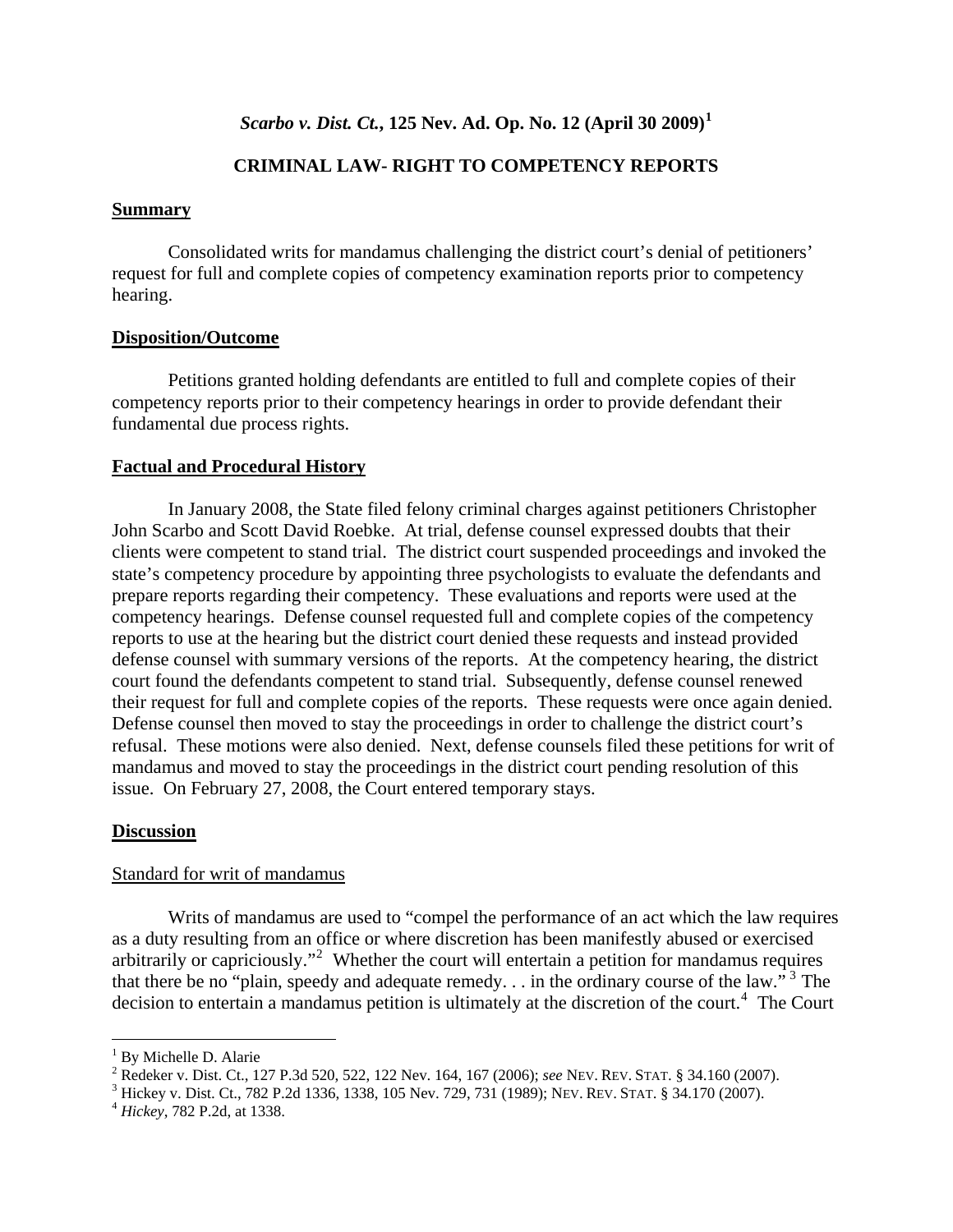properly exercised its discretion in this case because an important issue of law required clarification.<sup>[5](#page-2-0)</sup>

#### Competency Procedure

It is a fundamental right of criminal defendants to not be tried while incompetent.<sup>[6](#page-2-1)</sup> Nevada has instituted a competency procedure to prevent the prosecution of mentally incompetent persons.<sup>[7](#page-2-2)</sup> Once a court has any doubt as to the competency of a defendant, the court must suspend the proceeding and hold a hearing to determine the defendant's competency. This issue is resolved at a hearing by determining whether the defendant understands the nature of the criminal charges, the nature and purpose of the criminal proceeding, and by his or her ability to aid and assist counsel in the defense with a reasonable degree of rational understanding.<sup>[8](#page-2-3)</sup>

 If the court finds that further competency proceedings are required, it appoints psychiatrists and/or psychologists to examine the defendant and prepare a competency report.<sup>[9](#page-2-4)</sup> The court appointed examiners may also meet with defense counsel to develop a full understanding of the defendant's abilities.<sup>[10](#page-2-5)</sup> This ensures that the competency report considers a wide variety of relevant evidence.<sup>[11](#page-2-6)</sup> The court must receive a copy of the report.<sup>[12](#page-2-7)</sup> During the competency hearing, defense counsel and opposing counsel may question the court appointed examiners and introduce other relevant evidence.<sup>[13](#page-2-8)</sup> At the conclusion of the hearing, the court shall enter its findings as to competency.<sup>[14](#page-2-9)</sup> If the defendant is competent, then the trial will proceed, however, if incompetent, the court shall order treatment consistent with NEV. REV. STAT. § 178.425. Upon completion of treatment, the Administrator of the Division of Health and Developmental Services of the Department of Health and Human Services or an appropriate designee evaluate the defendant and report, in writing, to the court whether the defendant is now competent to stand trial.<sup>[15](#page-2-10)</sup> The Administrator must maintain a copy of the evaluation report and send a copy of this report to the district attorney and defense counsel after the treatment is complete.<sup>[16](#page-2-11)</sup> After receiving a copy of the report, either counsel may request a hearing.<sup>[17](#page-2-12)</sup>

#### Competency Reports

 The Court noted that after the defendant has been deemed incompetent to stand trial and has received treatment, a full and complete copy of the competency examination report issued

 $\overline{a}$ 

<span id="page-2-0"></span> $^5$  *See* State v. Dist. Ct. (Epperson), 89 P.3d 663, 665-66, 120 Nev. 254, 258 (2004).

<span id="page-2-1"></span> $<sup>6</sup>$  This right is grounded in fundamental principles such as the right to a fair trial and the right to due process under</sup> the Fourteenth Amendment of the United States Constitution. Olivares v. State, 195 P.3d 864, 868, 124 Nev. \_\_, (2008); <u>see</u> NRS 178.400; <u>see also</u> U.S. Const. amend. XIV.

<span id="page-2-2"></span> $\frac{1}{7}$ NEV. REV. STAT. § 178.400 *et seq.* (2007).

<span id="page-2-3"></span>Calvin v. State, 147 P.3d, 1097, 1100, 122 Nev. 1178, 1182-83 (2006).

<span id="page-2-4"></span> $^{9}$  Nev. Rev. Stat. § 178.415(1) (2003).

<span id="page-2-7"></span>

<span id="page-2-9"></span><span id="page-2-8"></span>

<span id="page-2-6"></span><span id="page-2-5"></span><sup>&</sup>lt;sup>10</sup> Calvin, 147 P.3d at 1100.<br>
<sup>11</sup> Id.<br>
<sup>12</sup> Nev. Rev. STAT. § 178.415(2) (2003).<br>
<sup>13</sup> Nev. Rev. STAT. § 178.415(3) (2003).<br>
<sup>14</sup> Nev. Rev. STAT. § 178.415(4) (2003).<br>
<sup>15</sup> Nev. Rev. STAT. § 178.455(1) (2007).<br>
<sup>16</sup> Ne

<span id="page-2-10"></span>

<span id="page-2-11"></span>

<span id="page-2-12"></span>